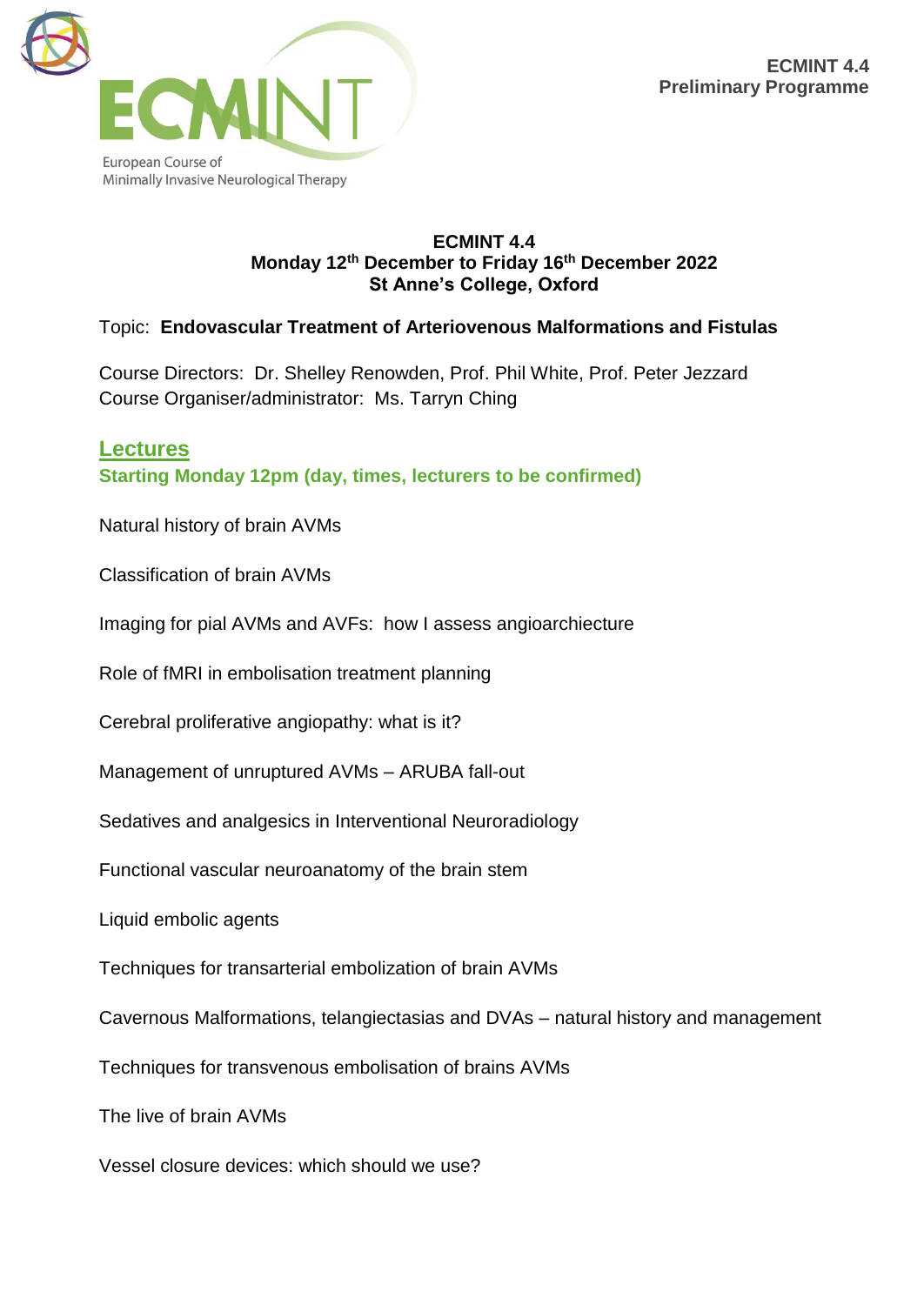

### Stereotactic Radiosurgery for AVMs: with or without embolization?

Management and prevention of complications during AVM embolization

Spinal vascular anatomy

Embolisation of spinal vascular malformations

Genetics of AVMs

What is the role of middle meningeal artery embolisation in the management of chronic subdural haematomas?

Is there a role for treatment modalities for brain AVMs other than neurosurgery?

Normal pressure breakthrough haemorrhage: What is it? How can it be prevented?

High flow vascular malformations in children: pathophysiology and management

Functional vascular anatomy of the thalamus and internal capsule

Anatomy: the skull base

Spinal interveDntion: the vertebral column